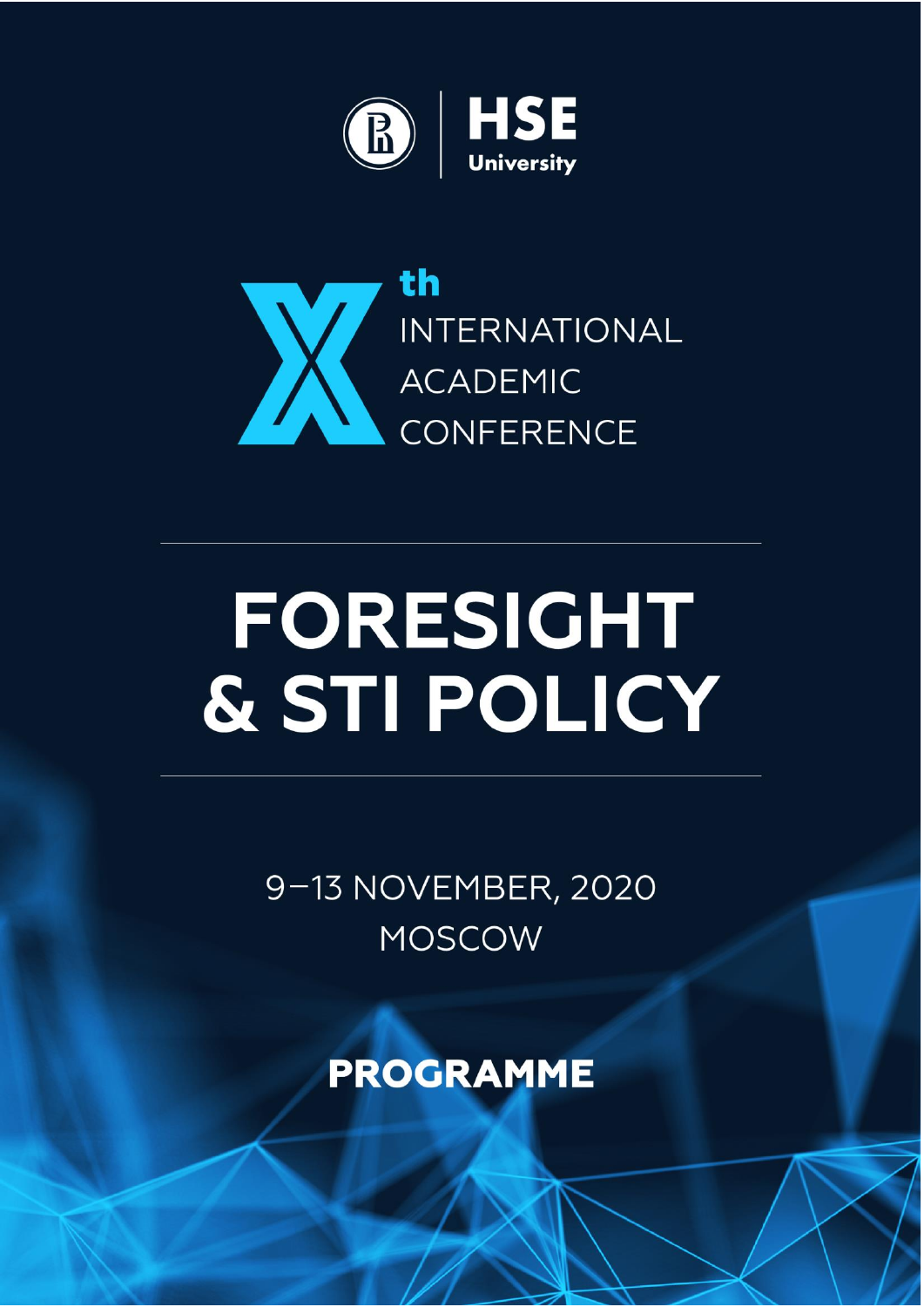| <b>November 9, 2020</b>                                  |                                                                                               |  |
|----------------------------------------------------------|-----------------------------------------------------------------------------------------------|--|
| SESSION 1: POST-COVID FUTURE: WHAT FORESIGHT CAN TELL US |                                                                                               |  |
| <b>Chair:</b> Leonid Gokhberg, HSE, Russia               |                                                                                               |  |
| 15:00                                                    | Kuniko Urashima, National Institute of Science and Technology Policy, Japan                   |  |
|                                                          | <b>Impact of COVID-19 on Technology Realization Time</b>                                      |  |
| 15:20                                                    | Jennifer Cassingena Harper, Council for Science & Technology, Malta                           |  |
|                                                          | The Role of Foresight in Addressing the EU Green Deal                                         |  |
| 15:40                                                    | Yulia Milshina, HSE ISSEK, Russia                                                             |  |
|                                                          | Global Trends: How the World Will Change after the Pandemic                                   |  |
| 16:00                                                    | Anastasia Belostotskaya, World Energy Council                                                 |  |
|                                                          | How to Better Recover from Crisis: Supporting Energy Leaders with Foresight Insights and      |  |
|                                                          | <b>Tools</b>                                                                                  |  |
| 16:20                                                    | Coffee break                                                                                  |  |
|                                                          | SESSION 2: BIG DATA FOR THE FUTURE: INSTRUMENTS AND APPLICATIONS                              |  |
|                                                          | Chair: Alexander Sokolov, HSE ISSEK, Russia                                                   |  |
| 16:40                                                    | Ilya Sochenkov, HSE ISSEK, Russia                                                             |  |
|                                                          | S&T Analytics Based on Big Textual Data: Functions, Technologies, Architecture                |  |
| 17:00                                                    | Ibon Zugasti, The Millennium Project, Spain                                                   |  |
|                                                          | Governance of the Transition from Artificial Narrow to Artificial General Intelligence        |  |
|                                                          | in the Post-Pandemic Scenario                                                                 |  |
| 17:20                                                    | Elena Khabirova, HSE ISSEK, Russia                                                            |  |
|                                                          | <b>Intelligent Big Data Analytics: Promising Custom Functions and New Analytical Products</b> |  |
| 17.40                                                    | Alanna Markle, Dexter Docherty, OECD                                                          |  |
|                                                          | The Socio-economic and Geopolitical Implications of the Metaverse                             |  |
| 18:00                                                    | <b>Discussion and Wrap-up</b>                                                                 |  |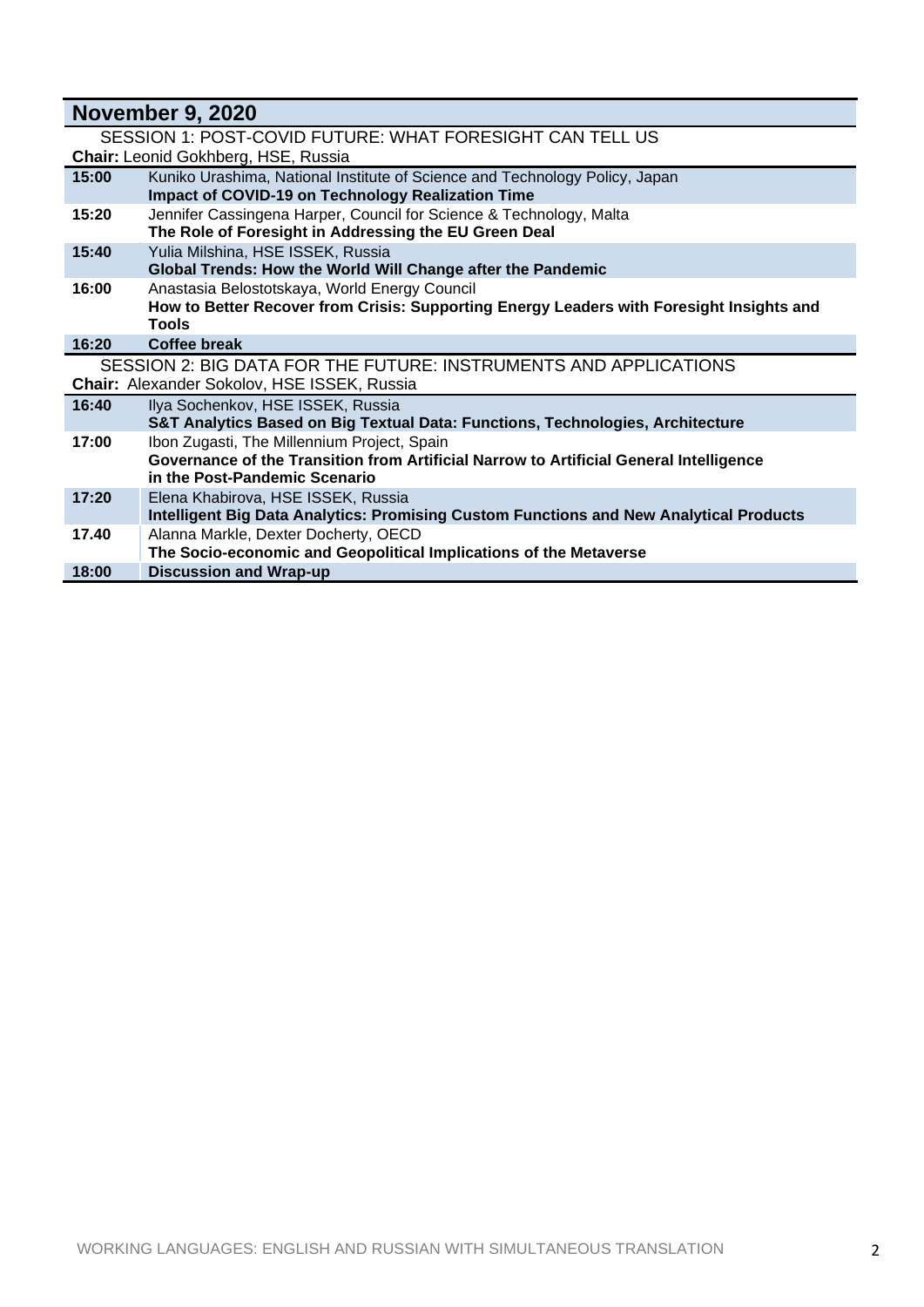## **November 10, 2020**

| SESSION 3: FORESIGHT: FUTURE TRENDS AND DISRUPTIONS |                                                                                                                                                                                                                                                      |  |
|-----------------------------------------------------|------------------------------------------------------------------------------------------------------------------------------------------------------------------------------------------------------------------------------------------------------|--|
|                                                     | <b>Chair:</b> Philip Shapira, University of Manchester, UK                                                                                                                                                                                           |  |
| 15:00                                               | Matthias Weber, Austrian Institute of Technology, Austria<br>Take or Shape: Policy Governance and Foresight Modes to Address Transformation<br><b>Processes</b>                                                                                      |  |
| 15:20                                               | Ilya Kuzminov, HSE ISSEK, Russia<br>Total and Humane Digital Transparency: Digital Technologies of the Future, Explainable AI<br>and Yottabyte Big Data for Human Right Sensitive Controllability in Society of Ever-increasing<br><b>Complexity</b> |  |
| 15:40                                               | Jose Cordeiro, The Millennium Project, USA<br><b>COVID-19 Scenarios</b>                                                                                                                                                                              |  |
| 16:00                                               | Attila Havas, Hungarian Academy of Sciences, Hungary<br>Science-society Interactions in the European Union: Different Futures and Their Radically<br><b>Different Implications</b>                                                                   |  |
| 16:20                                               | Coffee break                                                                                                                                                                                                                                         |  |
|                                                     | SESSION 4: STI POLICY: HOW IT WILL CHANGE AFTER COVID-19                                                                                                                                                                                             |  |
|                                                     | Chair: Dirk Meissner, HSE ISSEK, Russia                                                                                                                                                                                                              |  |
| 16:50                                               | Rafael Popper, VTT Technical Research Centre of Finland<br>Universal Foresight: A Research and Innovation Ecosystem to Advance Foresight Practice                                                                                                    |  |
| 17:10                                               | Valeriya Vlasova, Vitaly Roud, HSE ISSEK, Russia<br>Cooperation in the Age of Open Innovation: Composition of Innovation Networks                                                                                                                    |  |
| 17:30                                               | Michael Keenan, OECD<br>The OECD STI Outlook 2020 – STI in Times of Crises                                                                                                                                                                           |  |
| 17:50                                               | Valentina Poliakova, Konstantin Fursov, HSE ISSEK, Russia<br>Digital Dreams: A Study on Factors and Practices of Public Engagement in the Digital<br><b>Environment</b>                                                                              |  |
| 18:10                                               | <b>Discussion and Wrap-up</b>                                                                                                                                                                                                                        |  |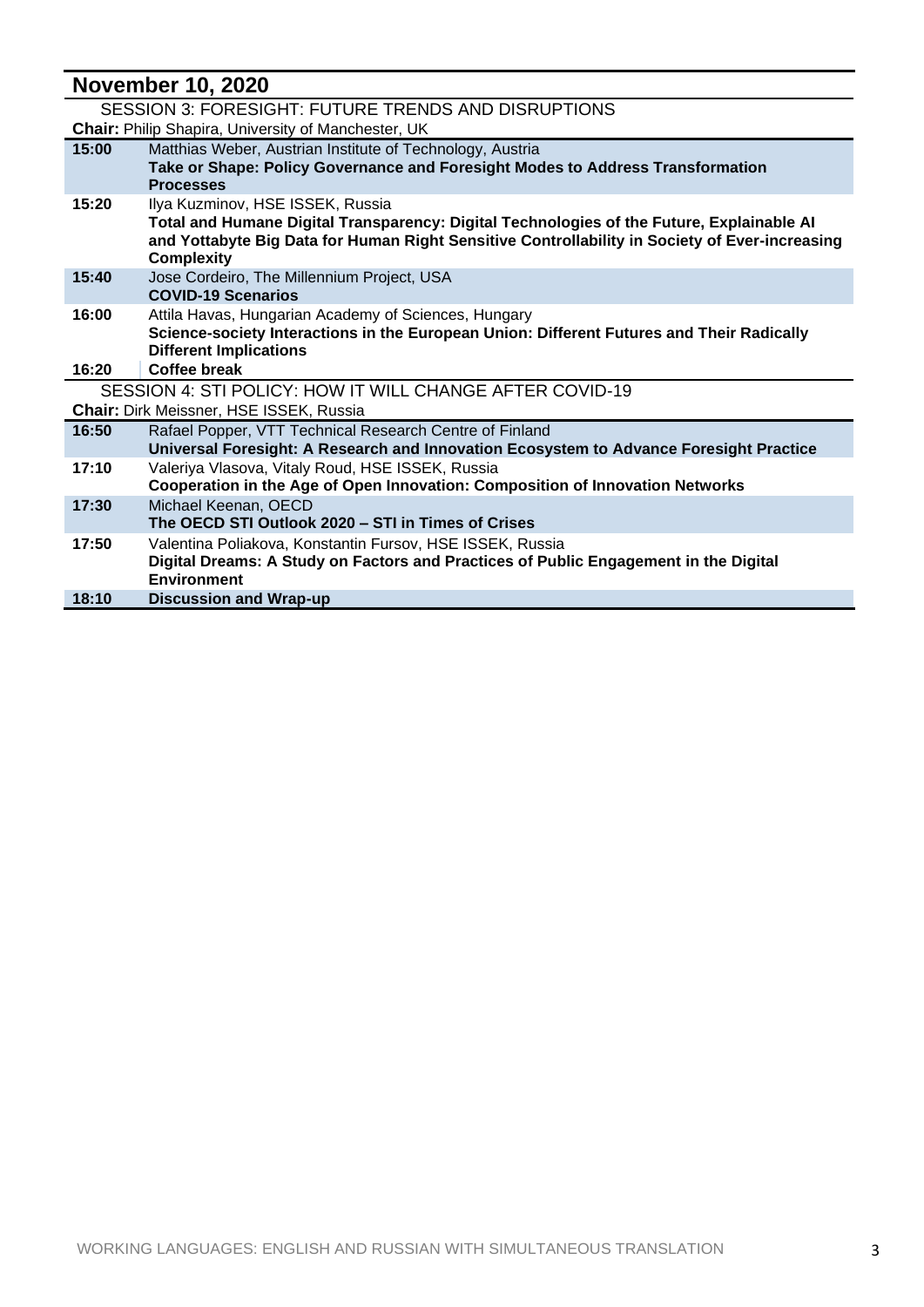### **November 11, 2020**

#### SESSION 5: HOW TO MEASURE INNOVATIONS IN CITIES? DIFFERENT APPROACHES AND NEW DATA SOURCES

**Chair:** Evgeniy Kutsenko, HSE ISSEK, Russia

| 12:00 | Julio Raffo, World Intellectual Property Organization<br>The Challenge of Identifying Global Innovation Hotspots: from Georeferenced Data to<br><b>Ecosystem Indicators</b> |
|-------|-----------------------------------------------------------------------------------------------------------------------------------------------------------------------------|
| 12:15 | Evgeniy Kutsenko, HSE ISSEK, Russia<br>Methodology and Results of HSE Global Innovation Index (HSE GCII) 2020                                                               |
| 12:30 | Natalia Trunova, Center for Strategic Research, Russia<br><b>TBD</b>                                                                                                        |
| 12:40 | Irina Ilina, HSE, Russia<br>Multifunctional Approaches to Urban Development Planning                                                                                        |
| 12:50 | Evgeny Kuznetsov, Orbita Capital Partners, Russia<br><b>TBD</b>                                                                                                             |
| 13:00 | Denis Shchukin, Foundation for the Support of Creative Industries 'Creative Practices', Russia<br><b>Creative Capital: Approaches to Defining and Measuring</b>             |
| 13:10 | <b>Discussion and Wrap-up</b>                                                                                                                                               |
|       |                                                                                                                                                                             |

#### SPECIAL WORKSHOP

PROSPECTS OF SCIENCE AND TECHNOLOGY IN BRICS COUNTRIES



**Co-chairs:** Andrey Romanov, Ministry of Science and Higher Education of the Russian Federation; Alexander Sokolov, HSE ISSEK, Russia

| 15:00 | <b>Welcome and Introduction</b>                                                                                                                                                                                                                                |
|-------|----------------------------------------------------------------------------------------------------------------------------------------------------------------------------------------------------------------------------------------------------------------|
| 15:10 | Alexander Chulok, HSE ISSEK, Russia<br>Bioeconomy 2.0 - a High Level Priority in a Post-COVID Society                                                                                                                                                          |
| 15:30 | Yuan Like, Chinese Academy of Science and Technology for Development, China<br>Characters and Procedures of the Sixth Science and Technology Foresight in China                                                                                                |
| 15:50 | Ninel Seniuk, HSE, UNIDO Centre for International Industrial Cooperation in the Russian Federation<br>Fostering the Development of Intra-BRICS Value Chains in the Field of Technological SMEs                                                                 |
| 16:10 | Zhao Xinli, China Science and Technology Exchange Center (CSTEC), International Eurasian<br>Academy of Sciences (IEAS)<br>Assessment and Prediction of International Competitiveness and Status Quo and Suggestion<br>of STI Cooperation among BRICS Countries |
| 16:30 | <b>Coffee break</b>                                                                                                                                                                                                                                            |
| 16:50 | Mlungisi Cele, National Advisory Council on Innovation, Republic of South Africa<br>Relationship between Foresight Exercise and STI Policy: A South African Case Study                                                                                         |
| 17:10 | Konstantin Vishnevskiy, HSE ISSEK, Russia<br>High-tech Areas of Digital Technologies Development: State-of-the-art and Prospects                                                                                                                               |
| 17.30 | Marcelo Paiva, Marcio de Miranda Santos, Center for Strategic Studies and Management, Brazil<br>The Last Six Years of the Brazilian Scientific Production: Highlights of the Country's Global<br><b>Positioning and Relationships with BRICS</b>               |
| 17:50 | <b>Discussion and Wrap-up</b>                                                                                                                                                                                                                                  |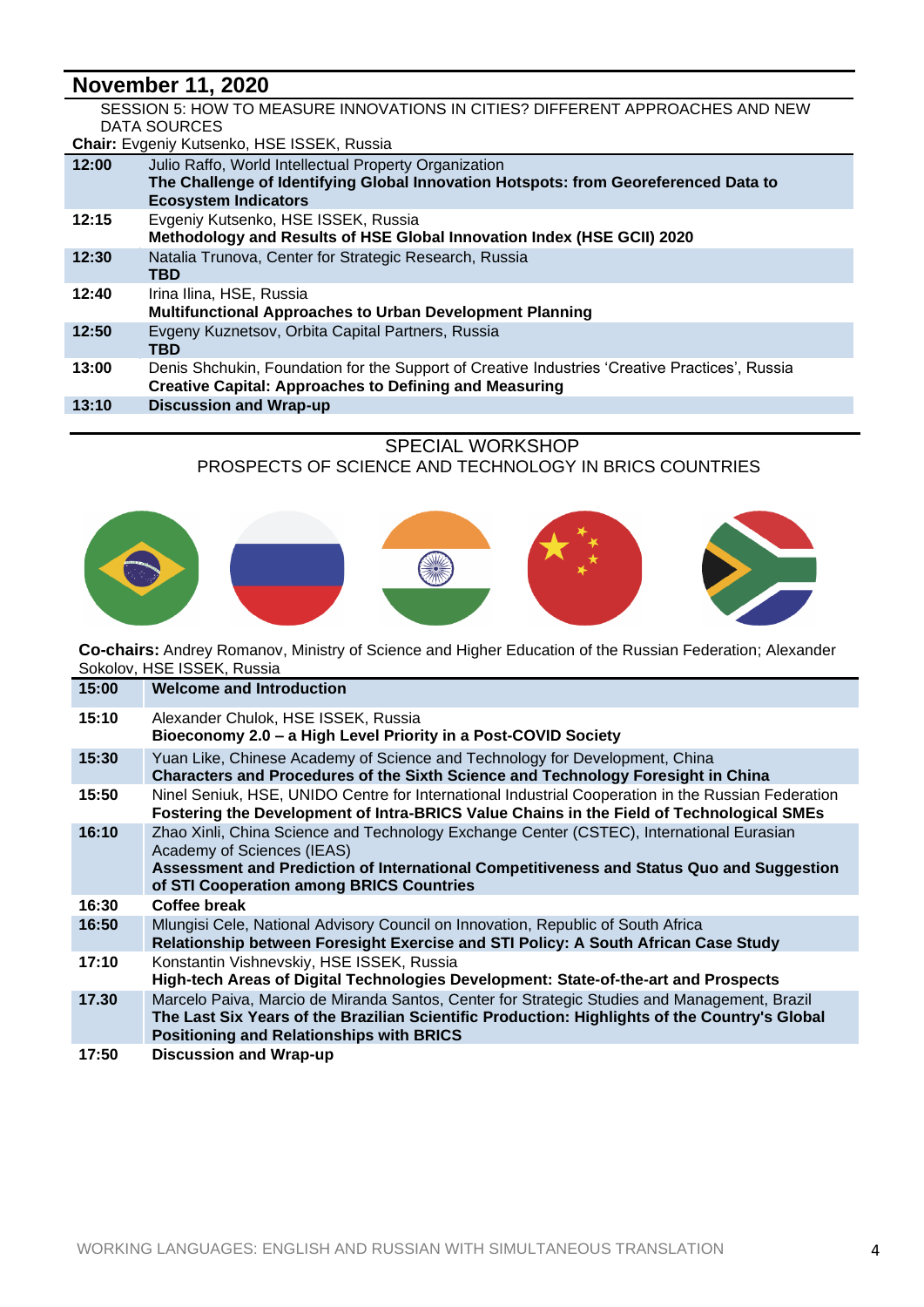## **November 12, 2020**

| NOVEMBER 12, 2020 |                                                                                                                                                                                              |  |
|-------------------|----------------------------------------------------------------------------------------------------------------------------------------------------------------------------------------------|--|
|                   | SESSION 6: CLUSTERS' REACTION TO COVID-19: ANTI-CRISIS PRACTICES                                                                                                                             |  |
|                   | Chair: Evgeniy Kutsenko, HSE ISSEK, Russia                                                                                                                                                   |  |
| 12:00             | Fabio Russo, the United Nations Industrial Development Organization (UNIDO)<br>UNIDO's Experience in Supporting SME Cluster Recovery and Building Resilience                                 |  |
| 12:15             | Ásta Kristín Sigurjónsdóttir, Iceland Tourism Cluster, Iceland<br><b>Restart Tourism - Case of Iceland</b>                                                                                   |  |
| 12:30             | Anatoly Valetov, Moscow Innovation Cluster, Russia<br><b>Experience of Moscow Innovation Cluster during the Pandemic</b>                                                                     |  |
| 12:45             | Faina Filina, Moscow International Medical Cluster, Russia<br><b>Activities of Moscow International Medical Cluster during COVID-19</b>                                                      |  |
| 13:00             | Kai Uwe Bindseil, Berlin Partner for Business and Technology, Germany<br>Excellent Science, Digital Solutions, Entrepreneurial Spirit und Solidarity: Berlin's Fight<br>against the Pandemic |  |
| 13:15             | <b>Discussion and Wrap-up</b>                                                                                                                                                                |  |
|                   |                                                                                                                                                                                              |  |
|                   | SPECIAL WORKSHOP: Being Human and Anticipation in the 21st Century                                                                                                                           |  |
|                   | SESSION 1: EVOLUTION OF HUMAN & TECHNOLOGY INTERACTIONS                                                                                                                                      |  |
|                   | Chair: Ozcan Saritas, HSE ISSEK, Russia                                                                                                                                                      |  |
| 15:00             | Sarah Cheah, National University of Singapore, Singapore<br><b>Robotics Development in Singapore</b>                                                                                         |  |
| 15:20             | Vasily Klucharev, HSE, Russia                                                                                                                                                                |  |
|                   | <b>Brain-computer Interfaces (BCIs) and Human Evolution</b>                                                                                                                                  |  |
| 15:40             | Anna Grebenyuk, HSE ISSEK, Russia                                                                                                                                                            |  |
|                   | Key Trends for Health Technology Development                                                                                                                                                 |  |
| 16:00             | Banu Onaral, School of Biomedical Engineering, Science & Health Systems, Drexel University, USA<br><b>Human-technology Convergence</b>                                                       |  |
| 16:20             | <b>Coffee break</b>                                                                                                                                                                          |  |
|                   |                                                                                                                                                                                              |  |
|                   | SESSION 2: FORESIGHT 3.0: THE NEW CONTEXT, AGENDA AND INSTRUMENTS                                                                                                                            |  |
|                   | <b>Chair: Ozcan Saritas, HSE ISSEK, Russia</b>                                                                                                                                               |  |
| 16:40             | Joe Ravetz, University of Manchester, UK<br><b>Introduction to the Session &amp; Discussion Topics</b>                                                                                       |  |
| 16:55             | Geci Karuri-Sebina, Wits School of Governance, South Africa<br><b>Foresight Context: Global Transformations, Challenges &amp; Opportunities</b>                                              |  |
| 17:10             | Effie Amanatidou, University of Manchester, UK                                                                                                                                               |  |

**Foresight Process: Emerging Approaches, Tools & Communities – Collective Human-machine** 

**Foresight Agenda: The New Scope for Foresight**

**17:25** Jonathan Calof, HSE ISSEK, Russia

**Intelligence**

17:40 Ian Miles, HSE ISSEK, Russia **Synergy & Synthesis** 18:10 | Ozcan Saritas, HSE ISSEK, Russia **Discussion and Wrap-up**